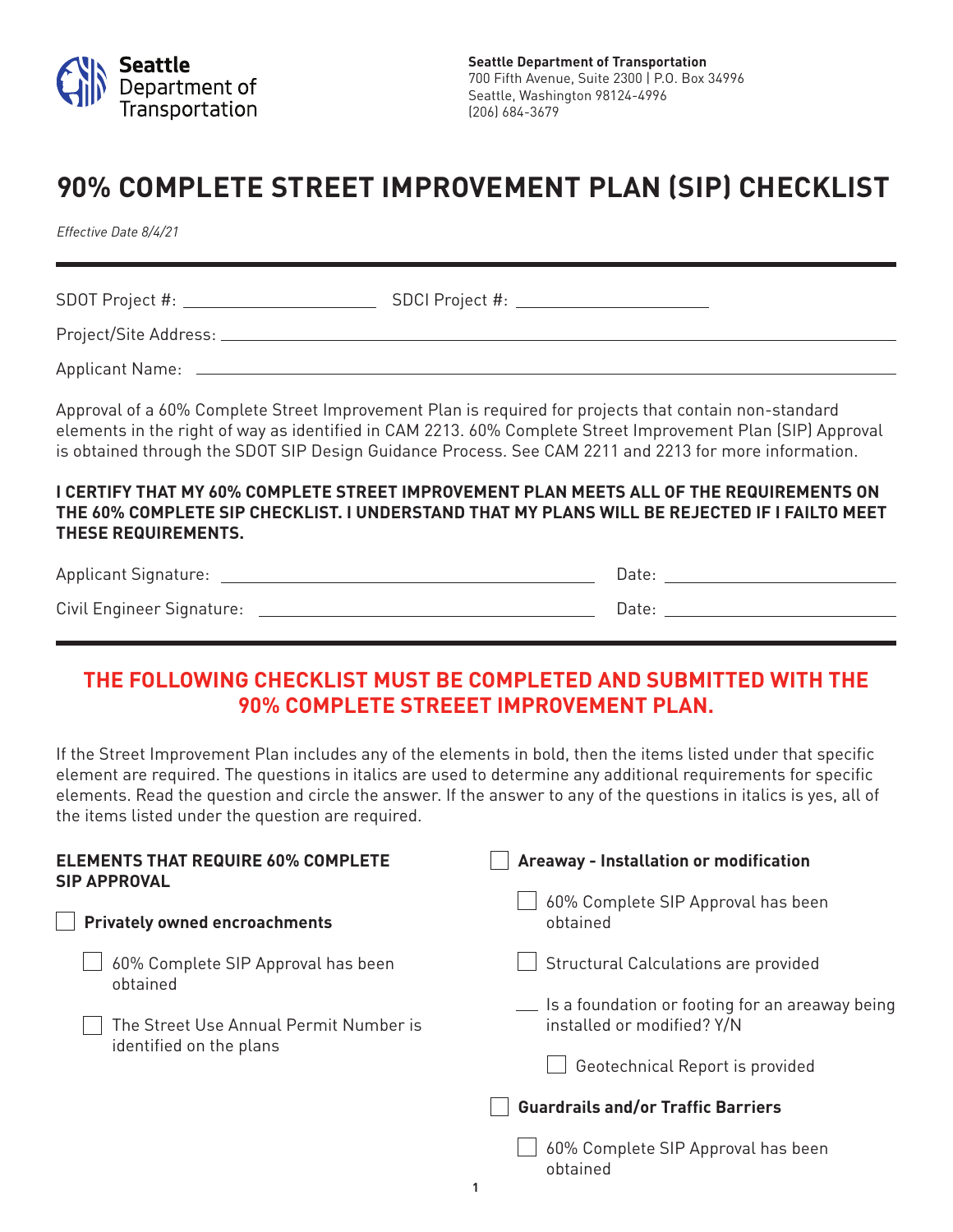| <b>Bridge - Installation or modification</b>                                                                                                    | <b>Stairs</b>                                                                                                                                             |
|-------------------------------------------------------------------------------------------------------------------------------------------------|-----------------------------------------------------------------------------------------------------------------------------------------------------------|
| 60% Complete SIP Approval has been<br>obtained                                                                                                  | 60% Complete SIP Approval has been<br>obtained                                                                                                            |
| Geotechnical Report is provided                                                                                                                 | _ Are the Stairs NOT per Standard plan 440a<br>and 440b? Y/N                                                                                              |
| Structural Calculations are provided                                                                                                            | Structural Calculations are provided                                                                                                                      |
| <b>Retaining Walls</b>                                                                                                                          |                                                                                                                                                           |
| 60% Complete SIP Approval has been<br>obtained                                                                                                  | Are the Stairs located in an ECA? Y/N<br>Geotechnical Report is provided                                                                                  |
| Is the retaining wall greater than 4 feet in<br>height? Y/N                                                                                     | <b>Curb Bulbs</b>                                                                                                                                         |
| Structural Calculations are provided                                                                                                            | 60% Complete SIP Approval has been<br>obtained                                                                                                            |
| Geotechnical Report is provided                                                                                                                 | Curb Table is provided on the plans and<br>includes radii, stations and offsets, elevations                                                               |
| Does the retaining wall have a surcharge, is it<br>located in an ECA, or is it located where the<br>groundwater level is above the footing? Y/N | for the PC, PRC, PT, 1/4 points, and delta<br>Elevations at the top of curb, at the existing                                                              |
| Geotechnical Report is provided                                                                                                                 | and/or proposed flow lines, at the property<br>line and at the back of walk are noted and<br>identified                                                   |
| Is the retaining wall per Standard Plan 800 or<br>801? Y/N                                                                                      | <b>Curb Setbacks</b>                                                                                                                                      |
| Retaining wall is shown and called out per<br>Standard Plan 800 or 801                                                                          | 60% Complete SIP Approval has been<br>obtained                                                                                                            |
| $\overline{\phantom{a}}$ Rockery                                                                                                                | Curb Table is provided on the plans and                                                                                                                   |
| Does the rockery deviate from Standard Plan<br>141? Y/N                                                                                         | includes radii, stations and offsets, elevations<br>for the PC, PRC, PT, 1/4 points, and delta                                                            |
| 60% Complete SIP Approval has been<br>obtained                                                                                                  | Elevations at the top of curb, at the existing<br>and/or proposed flow lines, at the property<br>line and at the back of walk are noted and<br>identified |
| Is the rockery over 4 feet high? Y/N                                                                                                            | <b>Curbs that are not per Standard Plan</b>                                                                                                               |
| 60% Complete SIP Approval has been<br>obtained                                                                                                  | 60% Complete SIP Approval has been                                                                                                                        |
| Geotechnical Report or is provided                                                                                                              | obtained                                                                                                                                                  |
|                                                                                                                                                 | New curb where no curb existed before or<br>modification to existing curb alignment                                                                       |
|                                                                                                                                                 | 60% Complete SIP Approval has been<br>obtained                                                                                                            |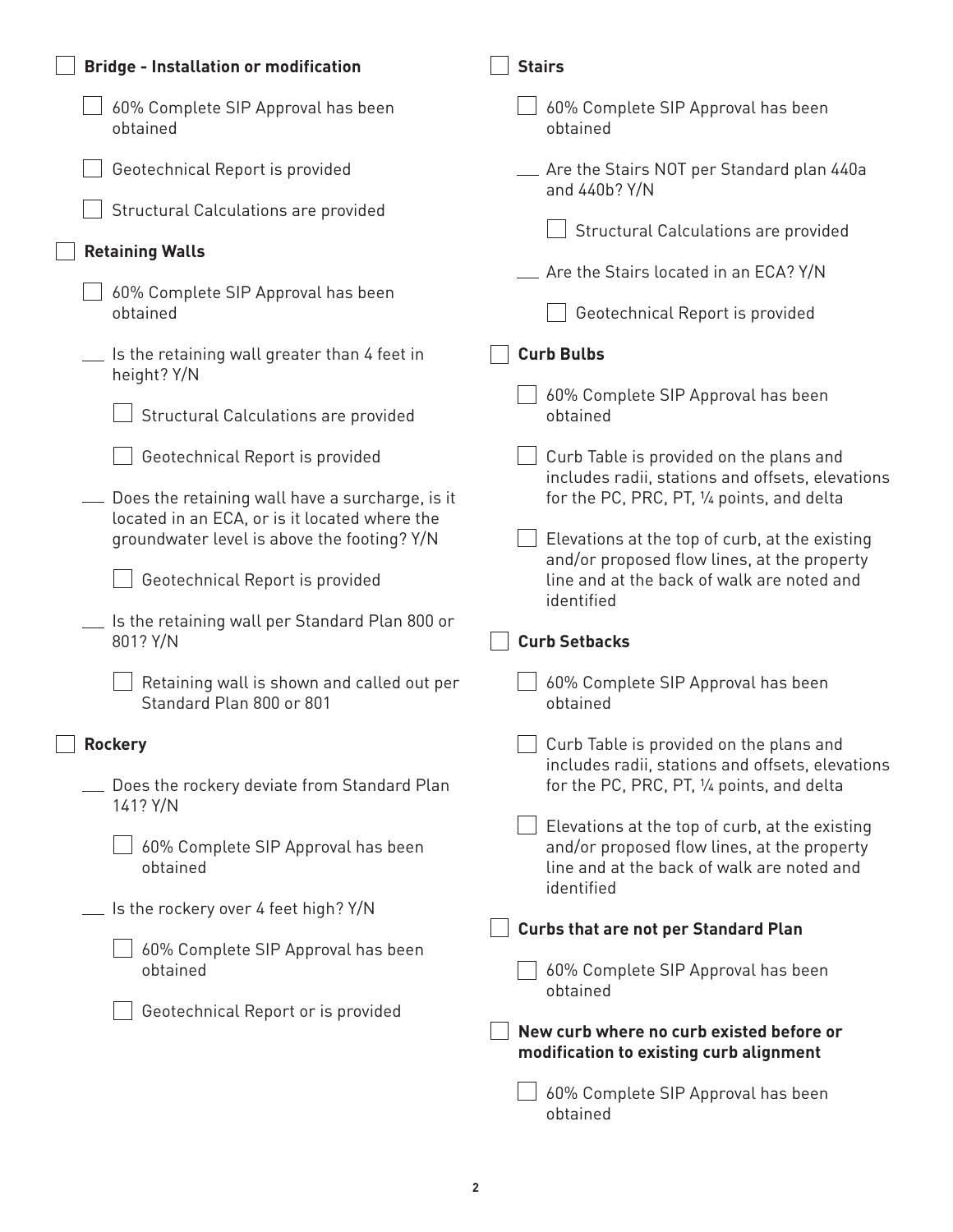| New or modified curb return                                                                                                                               | <b>Permeable Sidewalk</b>                                                                                    |
|-----------------------------------------------------------------------------------------------------------------------------------------------------------|--------------------------------------------------------------------------------------------------------------|
| 60% Complete SIP Approval has been<br>obtained                                                                                                            | 60% Complete SIP Approval has been<br>obtained                                                               |
| Curb Table is provided on the plans and<br>includes radii, stations and offsets, elevations<br>for the PC, PRC, PT, 1/4 points, and delta                 | Design Specifications are provided<br><b>New or Modified Bike Trail or Path</b>                              |
| Elevations at the top of curb, at the existing<br>and/or proposed flow lines, at the property<br>line and at the back of walk are noted and<br>identified | 60% Complete SIP Approval has been<br>obtained<br>Proposed Cross Slopes that do not meet the                 |
| <b>New or Modified Traffic Calming Devices</b>                                                                                                            | minimum and maximum percentages identified<br>in the ROWI Manual                                             |
| 60% Complete SIP Approval has been<br>obtained                                                                                                            | 60% Complete SIP Approval has been<br>obtained                                                               |
| <b>New or Modified Road Width</b>                                                                                                                         | New or Modified Driveway that is not per<br><b>Standard Plan</b>                                             |
| 60% Complete SIP Approval has been<br>obtained                                                                                                            | 60% Complete SIP Approval has been<br>obtained                                                               |
| <b>New or Modified Road Alignment</b>                                                                                                                     | <b>Cross Section that is not per Standard Plan 030</b>                                                       |
| 60% Complete SIP Approval has been<br>obtained                                                                                                            | 60% Complete SIP Approval has been<br>obtained                                                               |
| <b>New or Modified Profile Grade for Centerline</b>                                                                                                       |                                                                                                              |
| 60% Complete SIP Approval has been<br>obtained                                                                                                            | <b>New or Revised Pavement Markings (including</b><br>marked cross walks)                                    |
| New Pavement section and / or type that does<br>not meet the Street and Sidewalk Pavement<br><b>Opening and Restoration Rules</b>                         | 60% Complete SIP Approval has been<br>obtained<br>Pavement Markings are shown and labeled on                 |
|                                                                                                                                                           | the plans                                                                                                    |
| 60% Complete SIP Approval has been<br>obtained                                                                                                            | <b>Signal System Elements Proposed or Modified</b>                                                           |
| Design Specifications are provided                                                                                                                        | 60% Complete SIP Approval has been<br>obtained                                                               |
| New or Replaced Sidewalk that is not per                                                                                                                  |                                                                                                              |
| standard plan (width, scoring and materials)<br>60% Complete SIP Approval has been<br>obtained                                                            | Components labeled as removed, replaced,<br>relocated, connected to new equipment, or<br>maintained in place |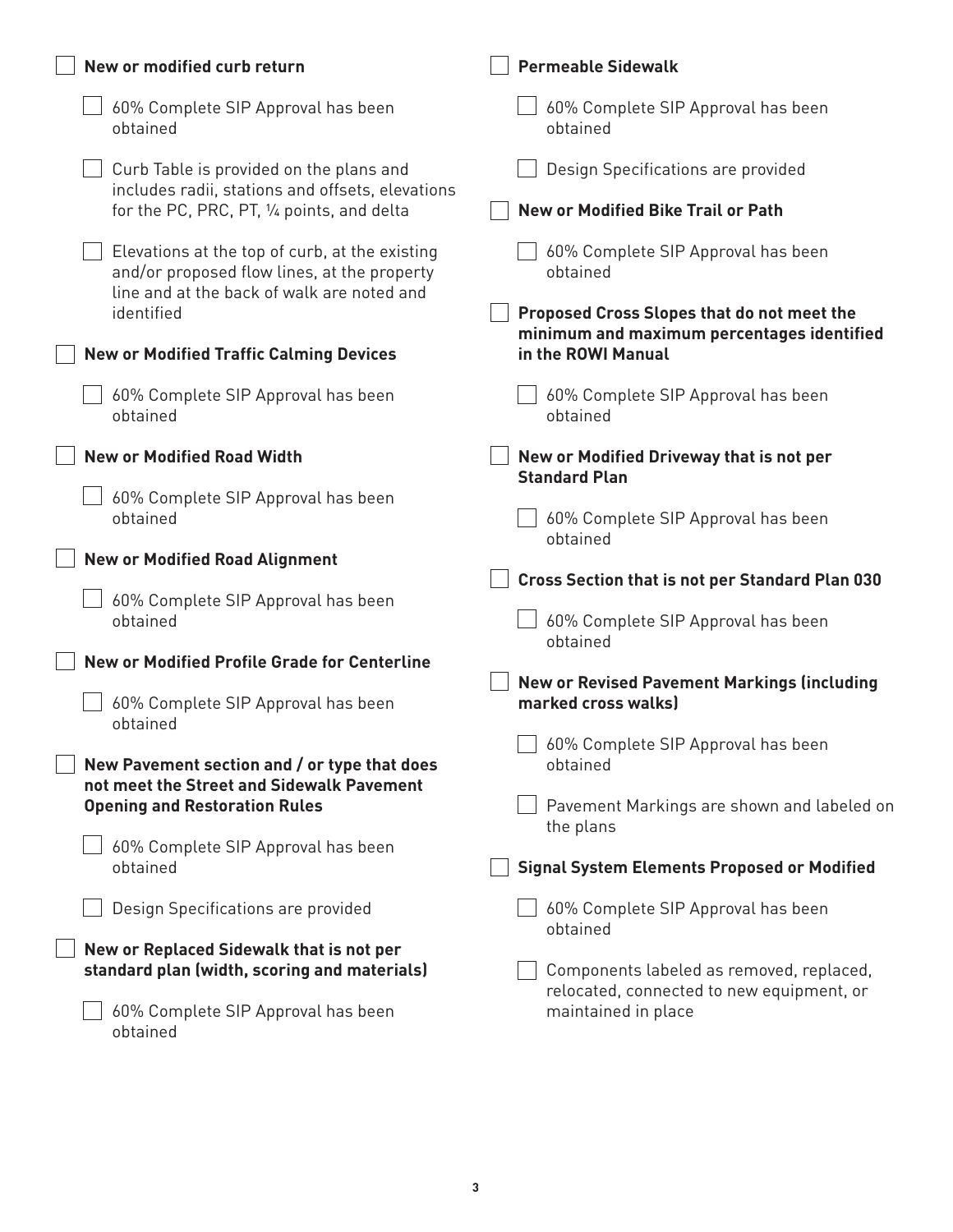| New Signal System or Proposed Change in<br><b>Signal Operations</b>                                          | Are the poles to be installed by others? Y/N                                                                            |
|--------------------------------------------------------------------------------------------------------------|-------------------------------------------------------------------------------------------------------------------------|
| 60% Complete SIP Approval has been<br>obtained                                                               | Poles are labeled as being installed<br>"Under Separate Permit"                                                         |
|                                                                                                              | New or Relocated Street or Pedestrian Lighting                                                                          |
| Phase Diagram and Wiring Schedule is<br>provided                                                             | 60% Complete SIP Approval has been<br>obtained                                                                          |
| Components labeled as removed, replaced,<br>relocated, connected to new equipment, or<br>maintained in place | Type of poles, luminaire, bracket arm, etc are<br>identified and location is shown                                      |
| <b>Proposed Grade Changes Around Existing Signal</b><br><b>Equipment or Poles</b>                            | Associated hand holes and conduits are<br>shown and labeled with type and size                                          |
| 60% Complete SIP Approval has been<br>obtained                                                               | Service location is shown and identified                                                                                |
| Cross Sections at proposed grade changes<br>are provided                                                     | One line wiring diagram is provided showing<br>the wire size and circuit                                                |
|                                                                                                              | <b>Trees Proposed to be Removed or Relocated</b>                                                                        |
| <b>New or Relocated SCL Infrastructure</b>                                                                   |                                                                                                                         |
| 60% Complete SIP Approval has been<br>obtained                                                               | 60% Complete SIP Approval has been<br>obtained                                                                          |
|                                                                                                              | <b>ROW used for Green Factor Credits</b>                                                                                |
| Components are labeled with type and size                                                                    |                                                                                                                         |
|                                                                                                              |                                                                                                                         |
|                                                                                                              | 60% Complete SIP Approval has been                                                                                      |
| <b>New or Relocated Metro Infrastructure</b>                                                                 | obtained                                                                                                                |
| 60% Complete SIP Approval has been<br>obtained                                                               | Green Factor areas are clearly identified                                                                               |
| Components are labeled with type and size                                                                    | $\vert\ \vert$ Green Factor element details are shown (type<br>& number of plants, rain garden details, etc)            |
| Poles are labeled as to remain, to be<br>protected, to be removed, to be replaced, or to<br>be relocated     | Alley Drainage Proposed that is not per Standard<br>Plan 241 and SPU Director's Rule DWW-210<br>(closed contour alleys) |
| New or Relocated poles (other than SCL or<br>Metro)                                                          | 60% Complete SIP Approval has been<br>obtained                                                                          |
| 60% Complete SIP Approval has been<br>obtained                                                               | More than 2,000 SF of new plus replaced hard<br>surface                                                                 |
| Poles are labeled as to remain, to be<br>protected, to be removed, to be replaced, or to<br>be relocated     | 60% Complete SIP Approval has been<br>obtained                                                                          |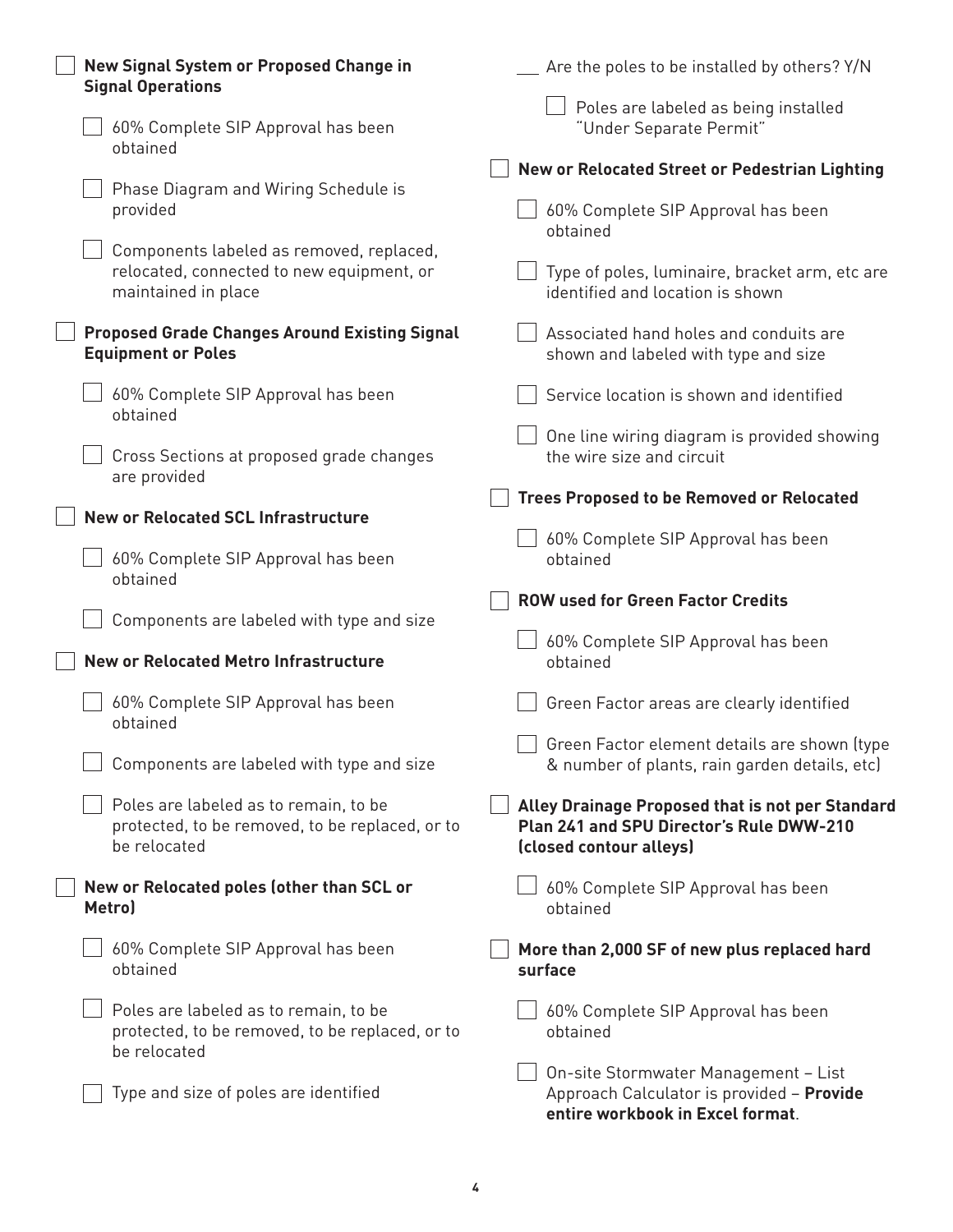| <b>Detention Proposed within the ROW</b><br>Detention is required if the amount of new or<br>new plus replaced hard roadway surface exceeds         | Water Main Installation, Extension, or<br><b>Replacement</b>        |
|-----------------------------------------------------------------------------------------------------------------------------------------------------|---------------------------------------------------------------------|
| 10,000 SF in a non-combined sewer (see current<br>Stormwater Code for specific conditions related                                                   | 60% Complete SIP Approval has been<br>obtained                      |
| to your project).                                                                                                                                   | Pipe type and size are identified                                   |
| 60% Complete SIP Approval has been                                                                                                                  |                                                                     |
| obtained<br>Drainage Report is provided                                                                                                             | Components are labeled (water valves,<br>hydrants, blow offs, etc)  |
|                                                                                                                                                     | Pipe type, size and depth are noted in the                          |
| Detail of the flow control structure is provided<br>(orifice size, dimensions, elevations, etc)                                                     | profile                                                             |
|                                                                                                                                                     | Components labeled in the profile                                   |
| Is the project proposing a non-standard<br>detention facility? Y/N                                                                                  | <b>PSD Installation, Extension, or Replacement</b>                  |
| Maintenance manual is provided                                                                                                                      | 60% Complete SIP Approval has been<br>obtained                      |
| <b>Water Quality Proposed in the ROW</b>                                                                                                            |                                                                     |
| Water quality treatment is required in a non-<br>combined sewer basin (see SMC 22.805.060.D).                                                       | Pipe type, length, size, and slope are identified<br>on plans       |
| 60% Complete SIP Approval has been<br>obtained                                                                                                      | Pipe type, length, size, and slope are identified<br>in the profile |
| Drainage Report is provided                                                                                                                         | Is the PSD on private property? Y/N                                 |
| Detail for the water quality system is provided                                                                                                     | Easement is shown and identified on<br>plans                        |
| Is the project proposing a non-standard water                                                                                                       |                                                                     |
| quality facility? Y/N                                                                                                                               | PSS Installation, Extension, or Replacement                         |
| Maintenance manual is provided                                                                                                                      | 60% Complete SIP Approval has been<br>obtained                      |
| <b>Infiltrating Bioretention or Rain Garden</b>                                                                                                     |                                                                     |
| <b>Proposed or Modified</b>                                                                                                                         | Pipe type, length, size, and slope are identified<br>on plans       |
| 60% Complete SIP Approval has been<br>obtained                                                                                                      | Pipe type, length, size, and slope are identified                   |
|                                                                                                                                                     | in the profile                                                      |
| Drainage Report is provided                                                                                                                         | Is the PSS on private property? Y/N                                 |
| Is the Drainage Swale or Rain Garden in                                                                                                             |                                                                     |
| a peat settlement area, ECA or projects<br>proposing infiltration? Y/N                                                                              | Easement is shown and identified on plans                           |
|                                                                                                                                                     | 60% Complete SIP Plans                                              |
| Geotechnical Report is provided pursuant                                                                                                            |                                                                     |
| to Directors' Rules SDCI 10-2021/SPU<br>DWW 200 Appendix D - Subsurface<br>Characterization and Infiltration Testing<br>for Infiltration Facilities | 60% Complete Plans are attached if approval<br>has been obtained.   |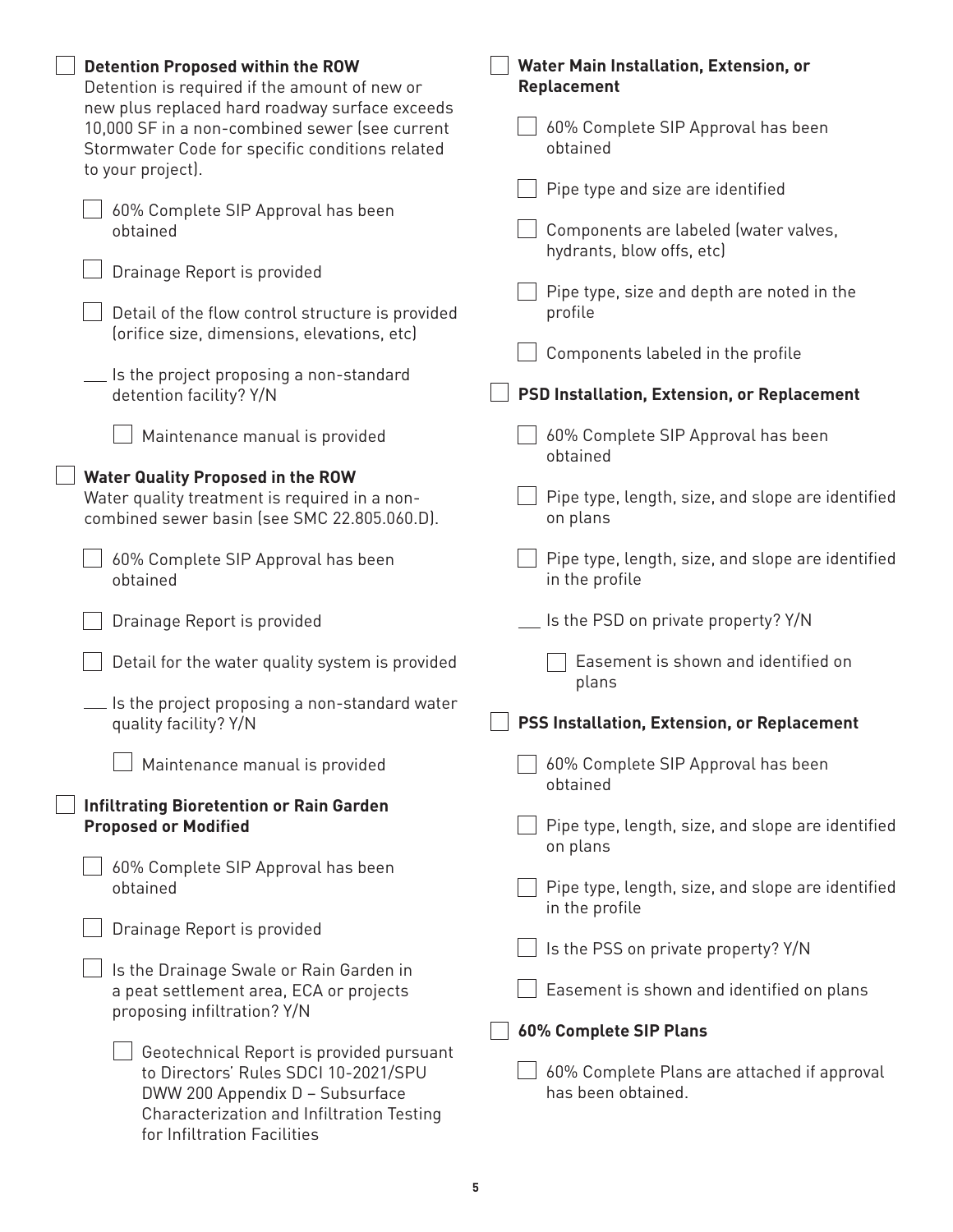| <b>Base Map (always required)</b>                                                                                                                                                                       | <b>SDOT SIP Title Block used for all sheets</b><br>(always required)                                                                         |
|---------------------------------------------------------------------------------------------------------------------------------------------------------------------------------------------------------|----------------------------------------------------------------------------------------------------------------------------------------------|
| Base map is screened back and readable on<br>the plan sheets                                                                                                                                            | Filled out per CAM 2201                                                                                                                      |
| <b>Large Project Drainage Control</b>                                                                                                                                                                   | Plan has Engineer's Stamp on it                                                                                                              |
| Is the project disturbing more than 5,000<br>square feet in the right of way, including<br>staging areas? Y/N                                                                                           | <b>Benchmarks (always required)</b><br>Two Vertical benchmarks are shown.                                                                    |
| Comprehensive Drainage Control Plan,<br>Inspection and Maintenance Schedule,<br>and Construction Stormwater Control<br>Plan per SMC 22.807.020 Drainage control<br>Review and Application Requirements. | Two horizontal benchmarks.<br>Benchmarks used are a reasonable distance<br>from the project<br><b>Exceptions have been granted from SDCI</b> |
| <b>General Notes</b>                                                                                                                                                                                    |                                                                                                                                              |
| Standard General Notes including Water<br>Service Notes are shown on Title Sheet                                                                                                                        | All granted exceptions are noted on the Title<br>Sheet                                                                                       |
| $\overline{\phantom{a}}$ Is SPU Sewer or Drainage infrastructure<br>being installed or modified? Y/N                                                                                                    | Deviations have been approved by SDOT<br>All approved deviations are noted on the Title                                                      |
| <b>Standard SPU Sewer and Drainage Notes</b><br>are shown on Title Sheet                                                                                                                                | Sheet<br>North Arrow is provided on all sheets and is<br>oriented to the top or left (always required)                                       |
| Is SPU Water Main Infrastructure being<br>installed or modified? Y/N                                                                                                                                    | Bar Scale is shown and scaled correctly (always<br>required)                                                                                 |
| Standard SPU Water Main Notes are<br>shown on Title Sheet                                                                                                                                               | Horizontal Scale is 1"=10' (always required)                                                                                                 |
| Is Lighting or Signal infrastructure is being<br>installed or modified? Y/N                                                                                                                             | Minimum Lettering size is 0.12" for<br>improvements and dimensions and 0.08" for<br>base maps (always required)                              |
| Standard Lighting and Signal Notes are<br>shown on Title Sheet                                                                                                                                          | <b>Profile</b>                                                                                                                               |
| <b>Vicinity Map shown on Title Sheet (always</b><br>required)                                                                                                                                           | Let us the project installing a new curb where a<br>curb did not exist? Y/N                                                                  |
| Scaled at $1" = 200'$                                                                                                                                                                                   | Profile is provided above the plan view and<br>lines up with the plan view                                                                   |
| Area of work in the ROW is shaded                                                                                                                                                                       | Is the project modifying the horizontal curb                                                                                                 |
| North Arrow is oriented to the top or left of<br>the page                                                                                                                                               | alignment? Y/N                                                                                                                               |
| Sheet Numbers are identified on the Vicinity<br>map                                                                                                                                                     | Profile is provided above the plan view and<br>lines up with the plan view                                                                   |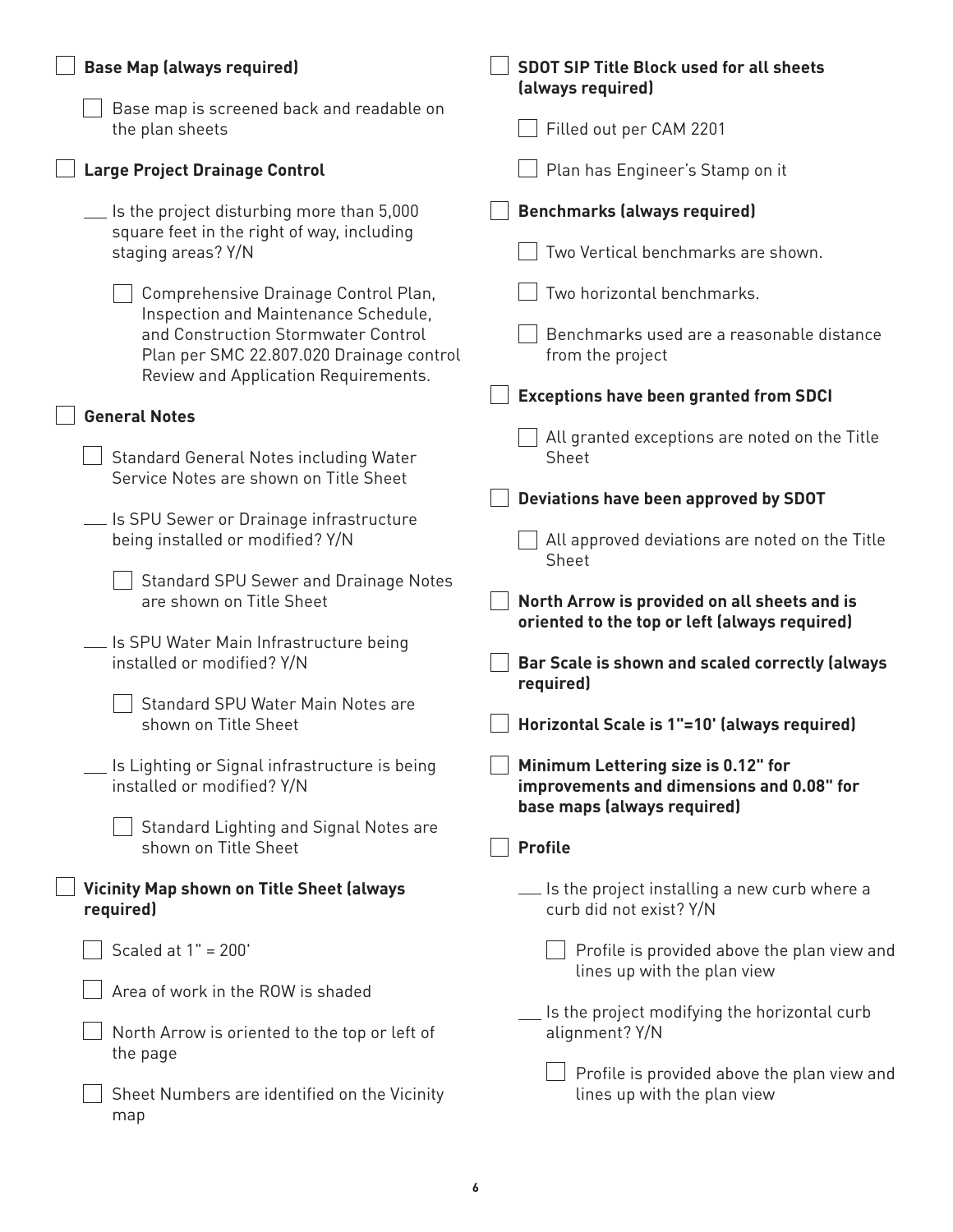| Is the project installing 6 feet or greater of<br>roadway widening with no existing curb? Y/N                                 | Type, length, and slope for all pipe<br>connections for manholes, catch basins and<br>inlets are provided<br>N/A |
|-------------------------------------------------------------------------------------------------------------------------------|------------------------------------------------------------------------------------------------------------------|
| Profile is provided above the plan view and<br>lines up with the plan view                                                    | <b>Vertical Curves</b>                                                                                           |
| Is the project installing or modifying a Main<br>Line (PSD, PSS, or Water)? Y/N                                               | All vertical curves are shown and identified in<br>the profile                                                   |
| Profile is provided above the plan view and<br>lines up with the plan view                                                    | Vertical curves are dimensions are identified                                                                    |
|                                                                                                                               | PVI's are labeled with station and elevations                                                                    |
| Is the project improving an unimproved or<br>unopened ROW? Y/N                                                                | Stations and elevations for beginning and end<br>points are identified                                           |
| Profile is provided above the plan view and<br>lines up with the plan view                                                    | <b>Grade Breaks</b>                                                                                              |
| Is the project upgrading or modifying the<br>pavement surface type or changing the grade<br>of existing pavement surface? Y/N | Grade breaks are shown and identified in the<br>profile and include a station and elevation                      |
|                                                                                                                               | <b>Typical Cross Sections (always required)</b>                                                                  |
| Profile is provided above the plan view and<br>lines up with the plan view                                                    | A typical cross section in provided on the plan<br>sheets for each street or alley frontage                      |
| Is a profile required per any of the above<br>requirements? Y/N                                                               | <b>Station Specific Cross Sections</b><br><b>NOTE:</b> Cross sections listed below must be                       |
| Vertical Scale is $1" = 5'$                                                                                                   | submitted on separate 8 1/2" X 11" or 11" X 17"<br>sheets with the engineers' stamp and signature                |
| Top of Curb, Centerline of roadway, and<br>slopes are shown and identified                                                    | on them. The following cross sections should not<br>be included as part of the SIP plan set.                     |
| $\Box$ Crown of roadway is shown and slopes are<br>identified                                                                 | Cross section at centerline of each driveway is<br>provided                                                      |
| Existing and proposed utilities are shown<br>and identified                                                                   | Cross sections are provided at each entrance<br>within 10 feet of the right of way margin                        |
| Existing and proposed utility crossings are<br>shown and identified                                                           | Elements in the cross section are labeled<br>(curb, sidewalk, etc)                                               |
| Proposed manholes, catch basins, and/or<br>inlets structure are shown and called                                              | Elements in the cross section are dimensioned                                                                    |
| N/A<br>out                                                                                                                    | Elevations for top of curb, centerline of<br>roadway, back of walk, and property line are                        |
| Rim and Invert elevations are shown for<br>proposed manholes, catch basins and                                                | provided in the cross section                                                                                    |
| inlets along with the inverts for all<br>pipes entering and exiting the                                                       | Elements in the cross section are called out<br>per standard plan                                                |
| structures   N/A                                                                                                              | Existing grades are shown in the cross section                                                                   |
| Catch basin and inlet connections to<br>outfall is shown<br>N/A                                                               | Proposed grades are shown in the cross<br>section                                                                |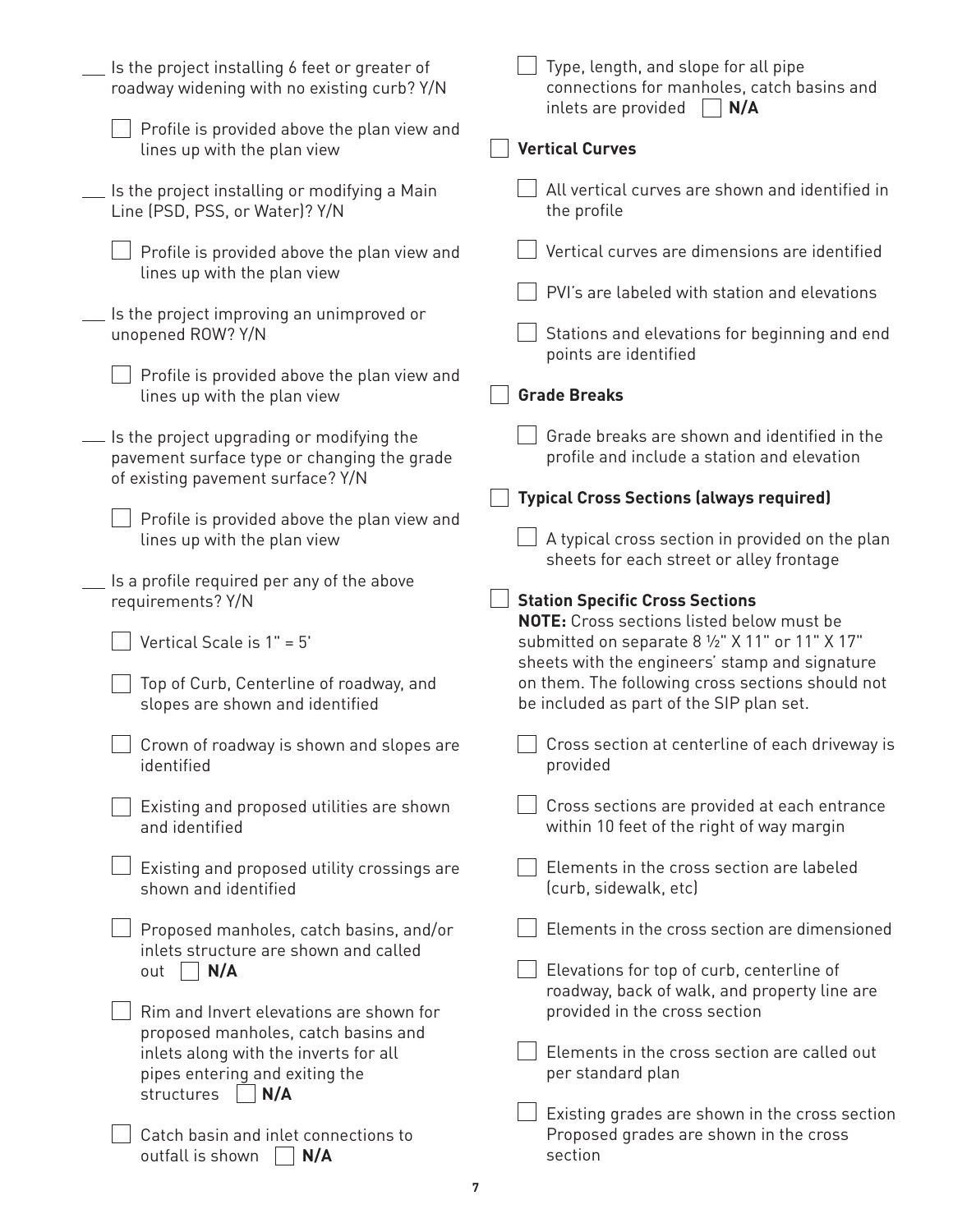| Pavement sections are identified in the cross<br>section                                                                                        | <b>Flow Lines Shown (always required)</b>                                                                                               |
|-------------------------------------------------------------------------------------------------------------------------------------------------|-----------------------------------------------------------------------------------------------------------------------------------------|
| Proposed New Roadway or Alley or New Curb                                                                                                       | Plans show how drainage from project flows<br>to an existing or new catch basin or inlet                                                |
| where one did not exist                                                                                                                         | <b>Inlets</b>                                                                                                                           |
| Cross Section are provided every 25 feet                                                                                                        | Called out per Standard Plan                                                                                                            |
| <b>Revising Grade of Existing Roadway or Alley</b><br>Cross Section are provided every 25 feet                                                  | Rim and Invert elevations are provided                                                                                                  |
| <b>Modifying Existing Driving Surface Width</b>                                                                                                 | Connection to a catch basin is shown                                                                                                    |
| Cross Section are provided every 25 feet                                                                                                        | Pipe type, length, and slope is provided                                                                                                |
| <b>Station, offsets, and dimensions (always</b>                                                                                                 | <b>Catch Basins</b>                                                                                                                     |
| required)                                                                                                                                       | Called out per Standard Plan                                                                                                            |
| Stations and Offsets or dimensions are shown<br>for all elements (offsets are not required for                                                  | Rim and Invert elevations are provided                                                                                                  |
| catch basins or inlets)                                                                                                                         | Connection to the main or other outfall is<br>shown                                                                                     |
| Stations are provided at beginning and end<br>points and include elevations                                                                     | Pipe type, length, and slope is provided                                                                                                |
|                                                                                                                                                 |                                                                                                                                         |
| Stations are provided at match points and<br>include elevations                                                                                 | <b>Manholes</b>                                                                                                                         |
|                                                                                                                                                 | Called out per Standard Plan                                                                                                            |
| <b>Building Outline (always required)</b><br>Building outline is shown on the plans                                                             | Rim and invert elevations of all pipes entering<br>or exiting the structure are provided                                                |
| $\Box$ All access points, both vehicular and<br>pedestrian, are shown on the plans                                                              | <b>Side Sewer and Service Drain (only required</b><br>if service connection location is located on a                                    |
| Elevations for flow line, top of curb, back of<br>walk, and property line are provided for all<br>access points at each end of the access point | frontage that is being improved)<br>All Side Sewer and Service Drain connections<br>are shown and called out "Under Separate<br>Permit" |
| Electrical service connection to the building<br>is shown and called out as "Under Separate<br>Permit" (only required if service connection     | Estimated invert elevation at the connection to<br>the main is shown                                                                    |
| location is located on a frontage that is being<br>improved)                                                                                    | <b>King County Sewer Mains</b>                                                                                                          |
| <b>Contour Lines (always required)</b>                                                                                                          | All connections to King County Metro Sewer                                                                                              |
| All existing and proposed contour lines are<br>shown                                                                                            | lines are shown and called out "Under<br>Separate Permit"                                                                               |

into the existing contours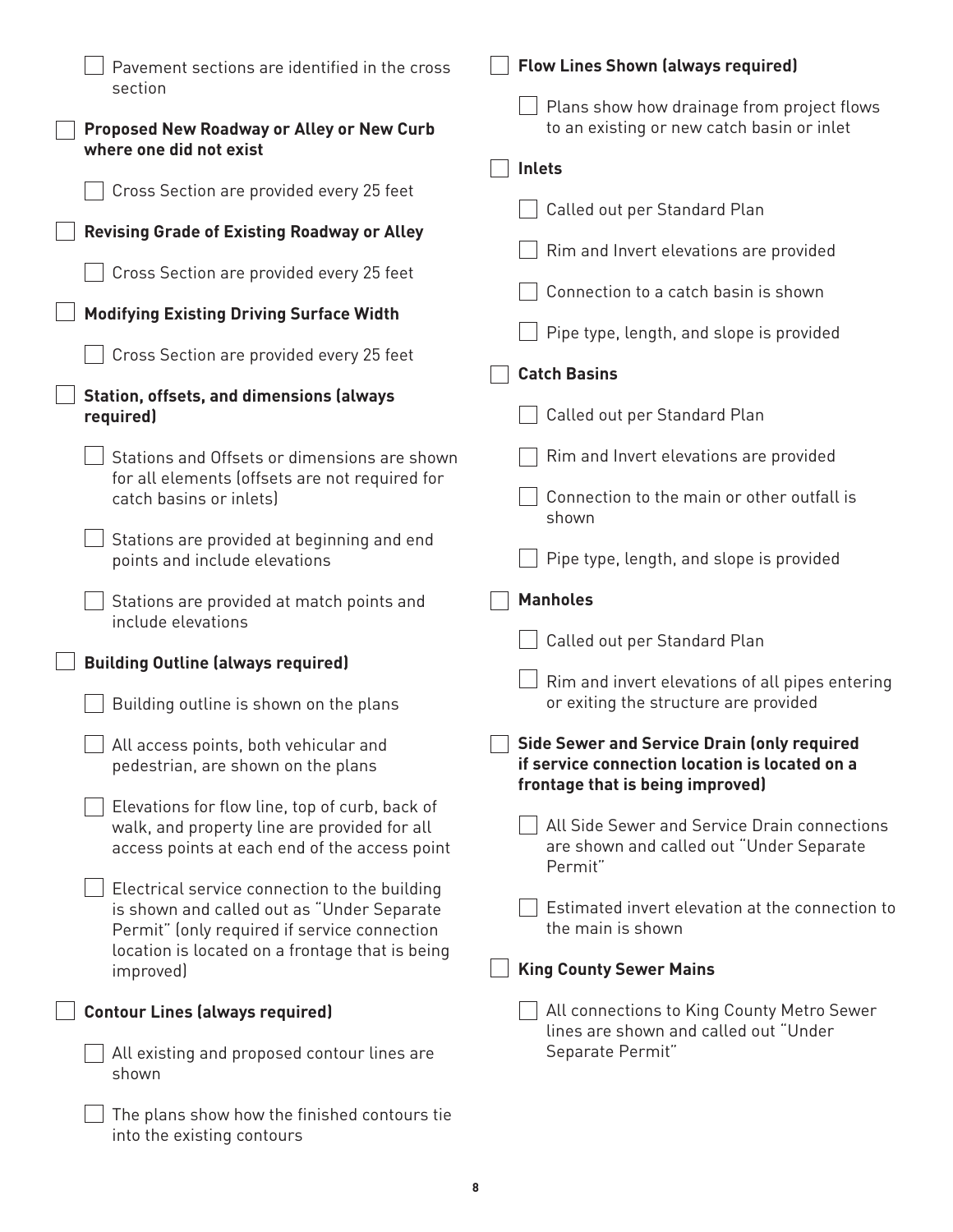| Water Meters (only required if water service<br>connection location is located on a frontage that                                | $\equiv$ Are there trenches for Utilities? Y/N                                                                                |
|----------------------------------------------------------------------------------------------------------------------------------|-------------------------------------------------------------------------------------------------------------------------------|
| is being improved)                                                                                                               | Extent of restoration is shown                                                                                                |
| The location of all proposed water meters<br>is shown and called out "Under Separate<br>Permit"                                  | Restoration area is per the Street<br>and Sidewalk Pavement Opening and<br><b>Restoration Rule</b>                            |
| All water meters are labeled as existing, new,<br>to be retired, or to be reused.                                                | Restoration area includes the entire zone<br>of influence (Minimum $5' + 2(d/4)$ )                                            |
| The type and size of all water meters are<br>provided and drawn to scale                                                         | Does the pavement restoration include an<br><b>Existing Non-Standard Drainage Structures</b><br>(catch basins or inlets)? Y/N |
| Water Vaults (only required if water service<br>connection location is located on a frontage that<br>is being improved)          | Upgrading the structure and connection<br>to the current standard is shown and<br>called out                                  |
| The location of all proposed water vaults are<br>shown                                                                           | __ Is the pavement restoration area within a<br>marked crosswalk? Y/N                                                         |
| All water vaults are labeled as existing, new,<br>to be retired, or to be reused                                                 | Restoration for the pavement area and the<br>entire crosswalk markings are shown                                              |
| The type and size of all water vaults are<br>provided and drawn to scale                                                         | Let Is 6' or more of pavement being restored<br>within an existing marked crosswalk? Y/N                                      |
|                                                                                                                                  |                                                                                                                               |
| Curbs to be repaired or replaced in the same<br><b>location</b>                                                                  | Required Stop Bar is shown and called out                                                                                     |
| Called out per Standard Plan                                                                                                     | <b>New or Modified Driveway</b>                                                                                               |
| Correct Standard Plan called out for the<br>pavement section                                                                     | Called out per Standard Plan                                                                                                  |
| <b>Pavement Restoration</b>                                                                                                      | Elevations at flow line, back of walk, and<br>property line are provided for each end of the                                  |
| Section as specified in the Street and<br>Sidewalk Pavement Opening and Restoration<br>Rule 6.4 & 7.5                            | driveway<br>The driveway is located a minimum of 5 feet<br>from the extended property line                                    |
| All cuts are perpendicular and/or parallel to<br>the centerline of the roadway                                                   | Is the project located Downtown? Y/N                                                                                          |
| Is the Pavement Restoration greater than<br>100 LF of Asphalt Concrete Surface without<br>reflective cracking at PCC joints? Y/N | The driveway is located a minimum of 40'<br>from the projected curb line of the nearest<br>intersection                       |
| Full lane restoration is shown                                                                                                   |                                                                                                                               |
| Is the Pavement Restoration PCC? Y/N                                                                                             |                                                                                                                               |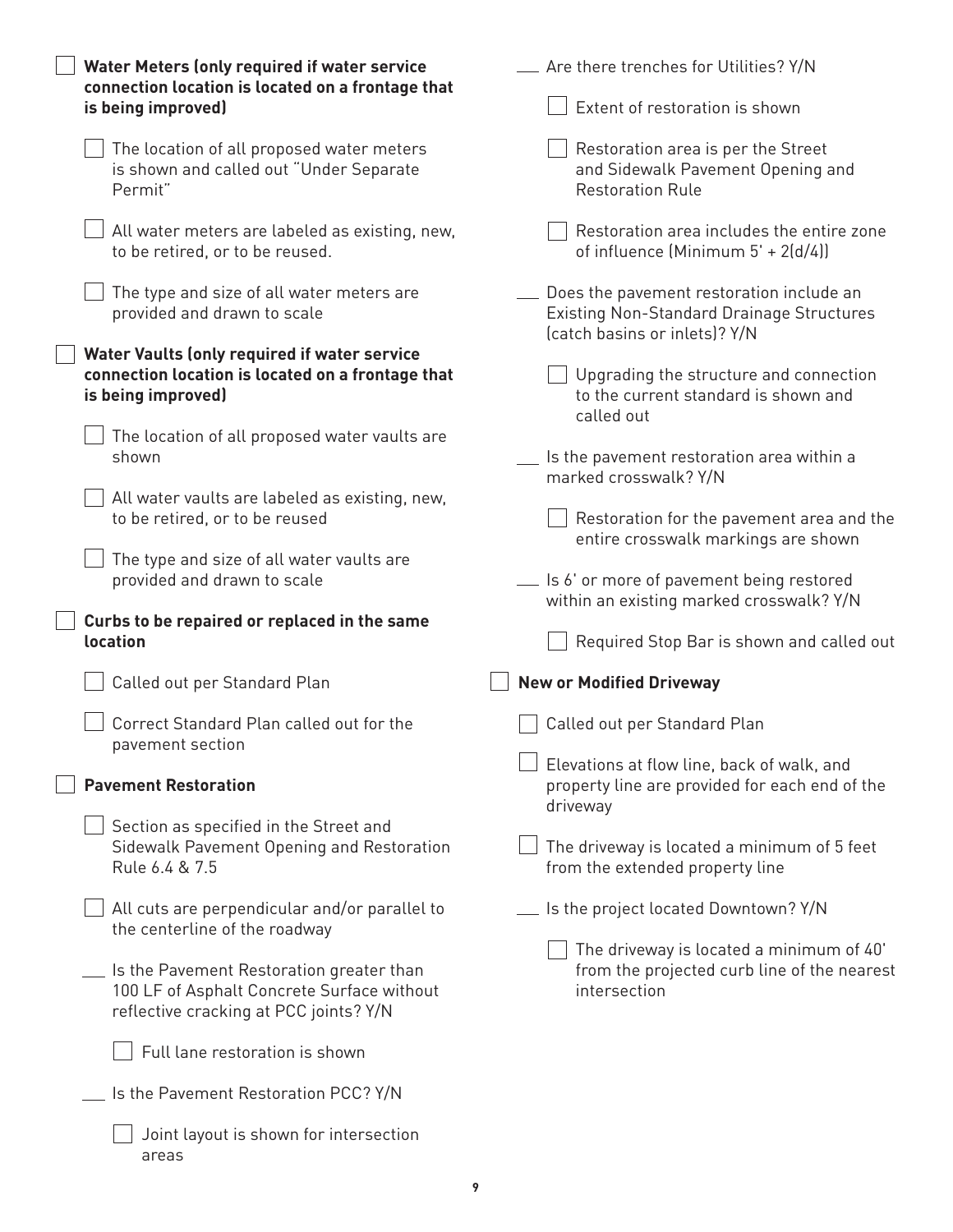| <b>Utility Vaults</b>                                                               | <b>Paved Planting Strip</b>                                                                        |
|-------------------------------------------------------------------------------------|----------------------------------------------------------------------------------------------------|
| All proposed utility vaults are shown                                               | Proposed paved planting strip area is shown<br>and the materials are identified                    |
| The location, type and size of utility vaults are<br>identified and drawn to scale  | <b>Median Landscaping</b>                                                                          |
| The utility vaults are called out "Under<br>Separate Permit"                        | Proposed landscaping or planting in an<br>existing median is shown                                 |
| <b>Utility Hand Holes</b>                                                           | Project is located adjacent to Park Property -<br><b>Boulevard or Park</b>                         |
| All proposed hand holes are shown and drawn<br>to scale                             | <b>Project is proposing Temporary or Permanent</b>                                                 |
| The location, type and size of all hand holes<br>are identified                     | <b>Access through or across Park's Property</b><br><b>Curb Ramps</b>                               |
| The electrical hand holes are called out<br>"Under Separate Permit"                 | Called out per standard plan                                                                       |
| <b>Utility Ducts</b>                                                                | A 4' x 4' landing is provided                                                                      |
| All proposed utility ducts are shown and                                            | The wing slope does not exceed 1:10"                                                               |
| drawn to scale                                                                      | The ramp slope does not exceed 1":12"<br>(8.33%), 9% acceptable                                    |
| The location, type and size of all utility ducts<br>are identified                  | Companion Ramps identified and labeled<br>existing, existing to be retrofitted, or new and         |
| The utility ducts are called out "Under<br>Separate Permit"                         | called out per standard plan                                                                       |
| <b>Trees</b>                                                                        | A minimum 1 foot separation between curb<br>ramps is provided                                      |
| All code required and / or proposed street<br>trees are shown                       | A minimum 1 foot clearance from the ramp to<br>any vertical obstruction is provided                |
| All required and proposed trees within the<br>ROW are labeled with size and species | Two ramps are provided at each corner                                                              |
| <b>Tree Pits</b>                                                                    | Curb ramps are dimensioned along the curb<br>face (ramp and wings)                                 |
| Proposed modification to existing tree pits are<br>shown                            | Elevations are provided at the flow line, top<br>of curb, top of ramp and at the property line     |
| All proposed tree pits are dimensioned                                              | at all 1/4 points and at the center of the curb<br>ramps                                           |
| Landscaping                                                                         | The slope adjacent to the sidewalk is greater<br>than 2:1 or there is a vertical drop of more than |
| All landscaping within the right of way is<br>shown and identified                  | 2.5' within 4' of the edge of the sidewalk<br>A handrail or fence is provided                      |